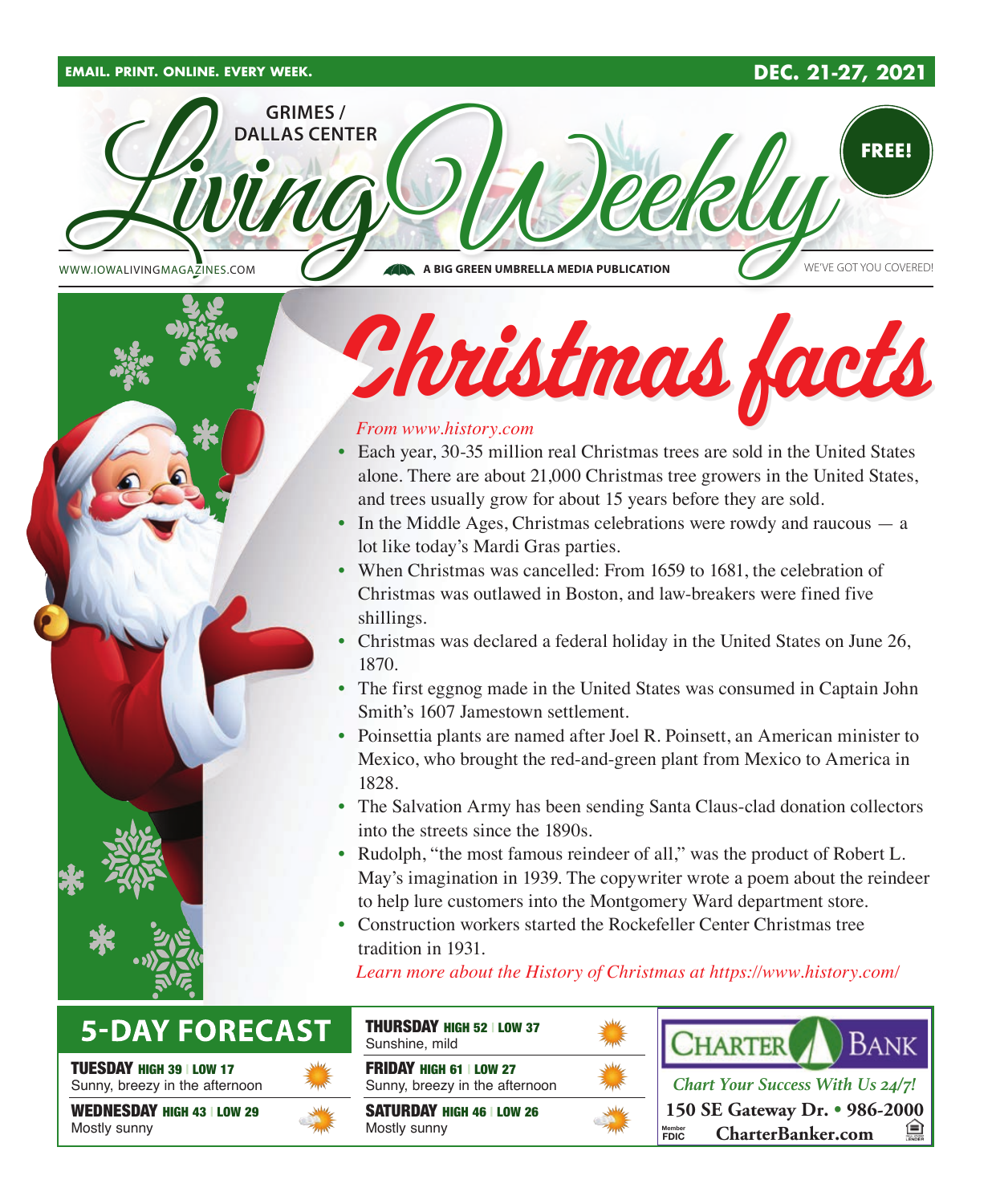#### FROM THE PUBLISHER

# A GREAT LIBRARY CONTAINS SOMETHING TO OFFEND EVERYONE

"Ban that book. I don't agree with it. No, not that book. I agree with that one. Keep it. Just get rid of the ones I don't like."

Sound familiar? That is exactly what is going on right now in school districts across America and right here in central Iowa.

Yes, book banning has been a hot subject as of late, especially with the changing of the guard on many local public school boards. Those who want certain books removed have legitimate points — at least from their perspective — but I fear that these efforts are damaging to free speech and, ironically, resulting in the opposite of what the book banners' intentions are. Let me explain.

First, there should be a clear distinction between books in a public school library and books used for instructional purposes in classrooms. Books used for instructional purposes should be evaluated, scrutinized and carefully selected. Most public

school districts have curriculum processes in place to address this. You have every right to inquire about that process and judge it

appropriately, but banning books that are simply available in a public school library is another matter.

Second, most of us read to learn, to exercise our brains and to grow our knowledge of a particular subject. With that in mind, how much will we learn by only reading books that fall in line with our own opinions? And how can we expect young people to grow by limiting access to all kinds of ideas?

Third, tell a child not to do something, and you can bet that the youngster will do all he or she can to explore it further. I guarantee that most any banned book will be read more after the banning than before. Believe it or not, there is this thing called the



Internet that kids are using today, regardless of what is or isn't in a library.

And finally, it's OK to be exposed to things we don't agree with. Those differing views create healthy debates that we all learn from, and that includes our youth.

So if you don't agree with books used for classroom instruction, let your voice be heard. You might want to serve on a committee or even run for school board, but we shouldn't limit a child's access to books that simply don't fall in line with a certain person's points of view. As Jo Godwin said, "A truly great library contains something in it to offend everyone." As it should.

Have a great week, and thanks for reading.  $\blacksquare$ 

#### **Shane Goodman**

President and Publisher



Big Green Umbrella Media shane@dmcityview.com 515-953-4822, ext. 305





#### **JOKE OF THE WEEK**

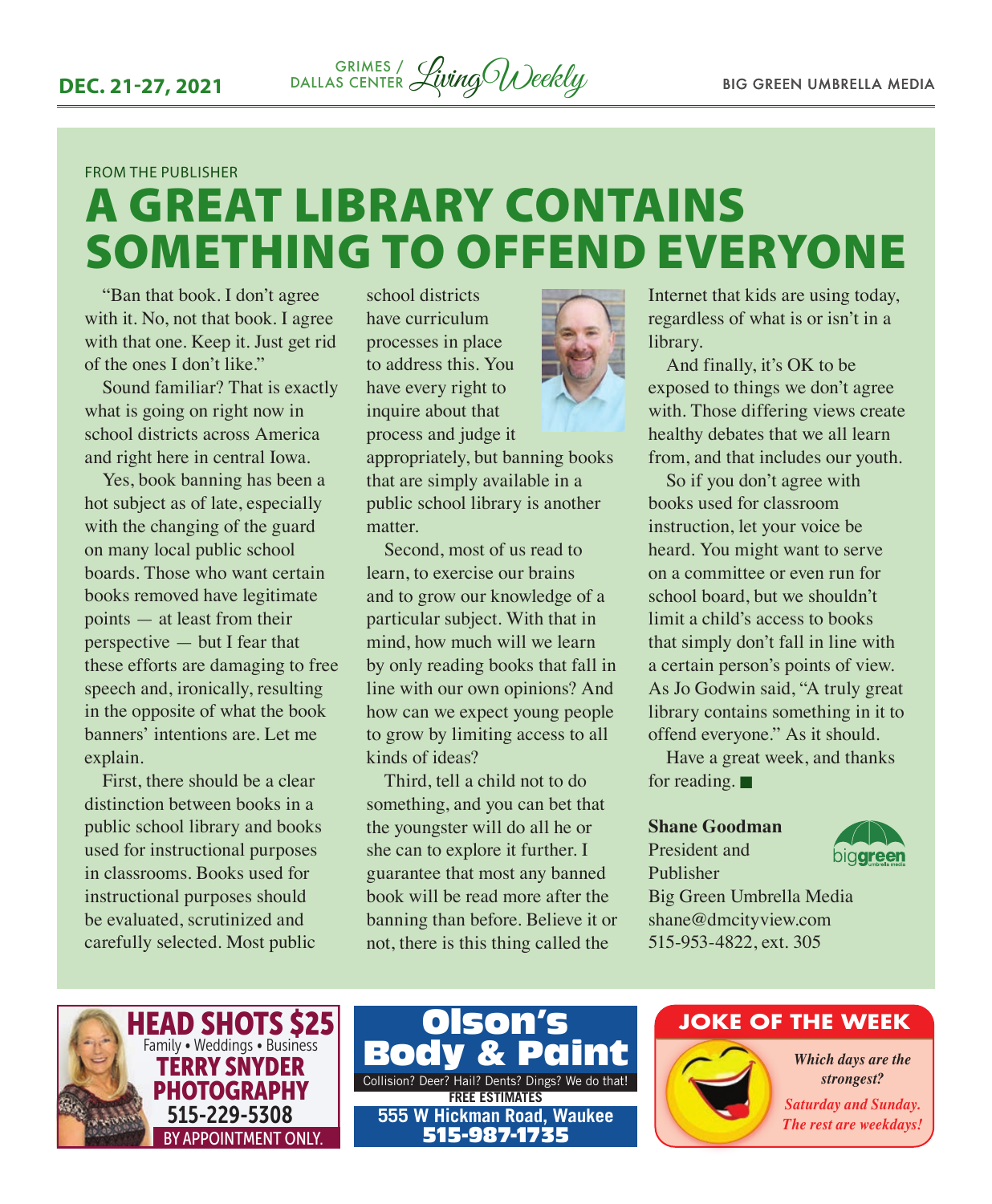# GVSS OFFERS LOANS OF DURABLE MEDICAL EQUIPMENT

Those with a need for durable medical equipment can call GVSS to see if the organization has that equipment available for loan. If in stock, it is available to borrow free of charge for as long as it is needed. For information, call 515-986-5355.

GVSS has crutches, walkers, canes, shower chairs and benches, quad canes, manual wheelchairs, power wheelchairs, bath scales, elevated toilet seats, bed rails, toilet safety rails, and power lift recliners. GVSS will clean, repair (if necessary), inventory, maintain and provide at no charge, loan of equipment to clients who have a need.

Donations of equipment are appreciated. If you have equipment you'd like to donate, call 515-986-5355 to schedule a time to deliver it to the GVSS office or to have it picked it up.  $\blacksquare$ 

## GRIMES PUBLIC LIBRARY HAPPENINGS

**Adult Book Club**, Jan. 4, 5:30 p.m. This book club is for ages 18 and older and meets the first Tuesday evening of every month. Stop by the Library to pick up "Homegoing" by Yaa Gyasi.

**Storytime at Home**, Jan. 8. Pick up your storytime kit starting at 9 a.m. Kits will include rhymes, props and a craft for our live storytime via Zoom at 10 a.m. (link available on the website calendar and Facebook event.) Can't make it live? The storytime recording will be available until the end of day.

**Family Thursdays: DIY Hand Warmers Grab and Go Kit**. Stop by the Library to pick up your kit while supplies last.

**Tail Waggin' Readers**, Jan. 15, 9-11 a.m. Kids are invited to strengthen their reading skills with 15 minutes of reading aloud and 5 minutes of play with therapy dog Liesl. This event will take place inside and is limited to one child at a time. Call the library to reserve a spot.

**Teen Tuesdays: Perler Bead**s, Jan. 18, 4 p.m. Join us at the Library as we get creative with Perler beads. This program is geared toward tween and teen patrons (ages  $9-18$ ).





### DC-G SCHEDULES

### **Tuesday, Dec. 21**

- 4:45 p.m. **Basketball:** Girls JV 1 @ Johnston
- 4:45 p.m. **Basketball:** Boys 10th Grade @ Johnston
- 6:15 p.m. **Basketball:** Boys 9th Grade @ Johnston
- 6:15 p.m. **Basketball:** Girls Varsity @ Johnston
- 7:45 p.m. **Basketball:** Boys Varsity @ Johnston



**SIGN UP TO RECEIVE THE DIGITAL EDITION OF THE GRIMES / DALLAS CENTER LIVING MAGAZINE FREE!**  *Scan the code below, or visit* 

*www.iowalivingmagazines.com.*